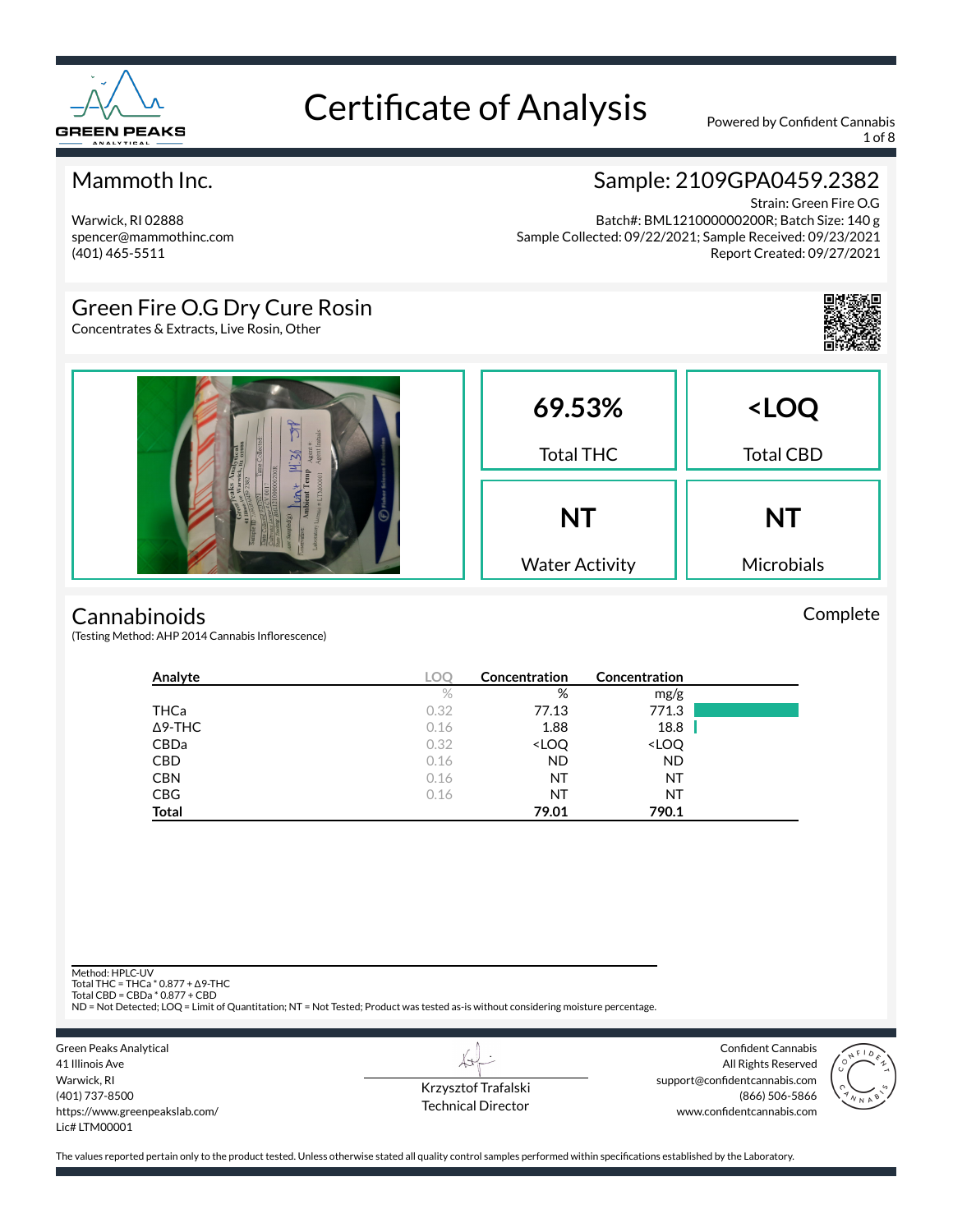

2 of 8

#### Mammoth Inc.

Warwick, RI 02888 spencer@mammothinc.com (401) 465-5511

#### Sample: 2109GPA0459.2382

Strain: Green Fire O.G Batch#: BML121000000200R; Batch Size: 140 g Sample Collected: 09/22/2021; Sample Received: 09/23/2021 Report Created: 09/27/2021

#### Green Fire O.G Dry Cure Rosin

Concentrates & Extracts, Live Rosin, Other



#### Sample Narrative

All samples were collected and analyzed within the established guidelines of 216-RICR-60-05-6 with all requirements met, unless otherwise noted in this Case Narrative. Samples were collected and maintained at ambient temperature prior to testing; results pertain only to the product(s) tested.

Green Peaks Analytical 41 Illinois Ave Warwick, RI (401) 737-8500 https://www.greenpeakslab.com/ Lic# LTM00001

Confident Cannabis All Rights Reserved support@confidentcannabis.com (866) 506-5866 www.confidentcannabis.com

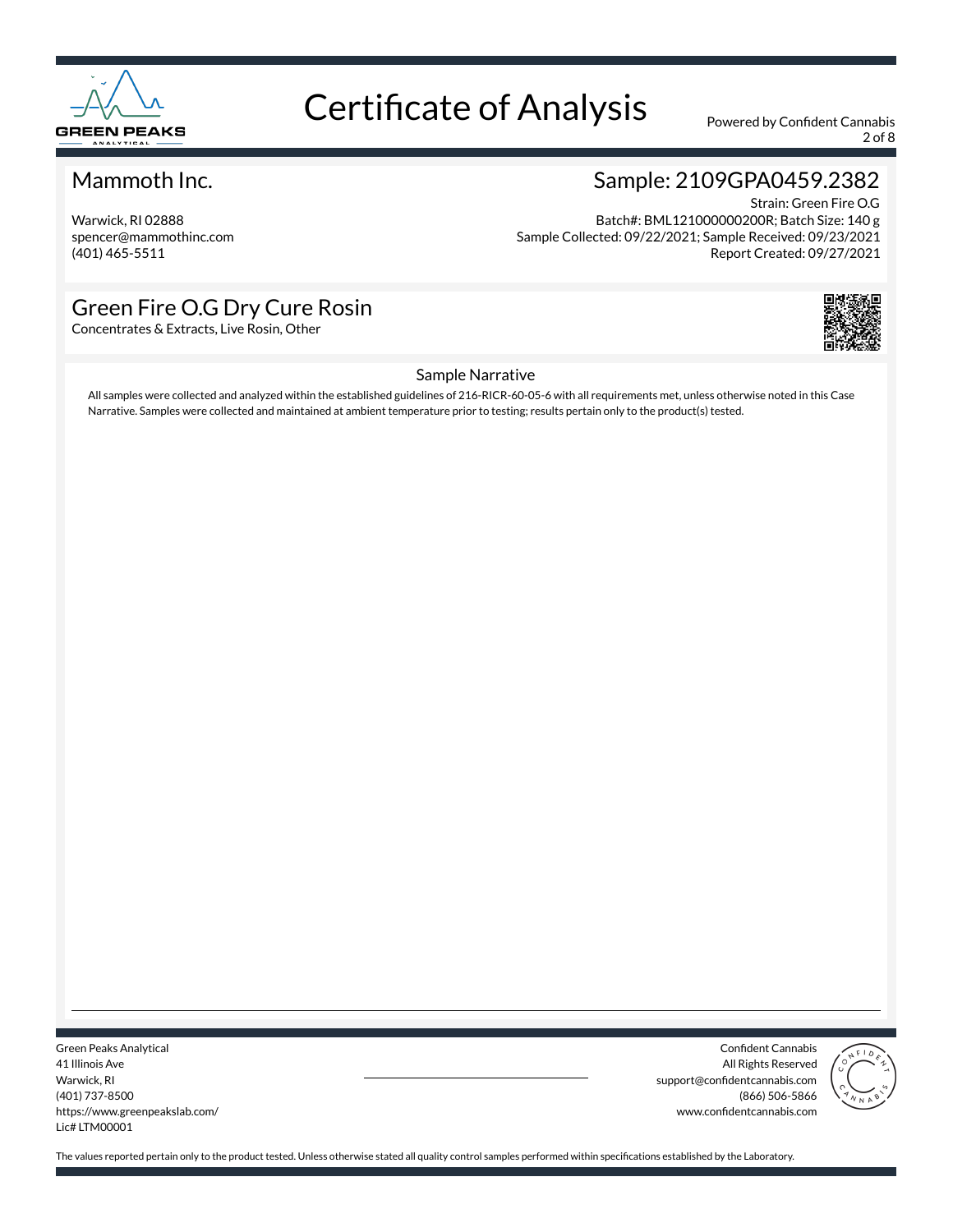

3 of 8

#### Mammoth Inc.

Warwick, RI 02888 spencer@mammothinc.com (401) 465-5511

#### Sample: 2109GPA0459.2382

Strain: Green Fire O.G Batch#: BML121000000200R; Batch Size: 140 g Sample Collected: 09/22/2021; Sample Received: 09/23/2021 Report Created: 09/27/2021

#### Green Fire O.G Dry Cure Rosin Concentrates & Extracts, Live Rosin, Other 9/23/21, 11:03 AM Print | Confident Orders Chain of Custody Order #2109GPA0459 GREEN PEAKS Manifest # Lab Employee<br>Name: <u>- Dagon Rimin'</u> MMM: <u>LTMannol-lo</u><br>Phone #: <u>Za3-885-500</u>5 DL#: <u>17-078-6566</u> Laboratory Client Green Peaks Analytical<br>License: LTM00001 Mammoth Inc.<br>License: CV 0017 41 Illinois Ave<br>Warwick, RI 02888<br>L: +1 401-737-8500 187 Chestnut Street<br>Warwick, RI 02888<br>C: +1 401-465-5511 Client Employee<br>Name: 2st Papey MMM: CUOOI7 Phone#: 9065075573 Order Date  $9/23/21$ Odometer Start: 185707 **Client Sig** Date of Pickup:  $\left(\frac{1}{2}Z\right)Z$ Time Collected: 14: ZS-14'. S4  $3000$  Km Time: Start Time of Pickup: 665 13:55 Time Returned to Lab:  $|\zeta||\gamma$ Lab Sign  $-50$  $q|z|z|$ vehicle ID: Ford TVGINSI+ 57797 Odometer End: 185703 Time:  $3:000$  $\pi$ 9/23/21 16:50 Weight at Pickup: 4 Sample ID: 2109GPA0459.2379 External Batch # (Size):<br>BML121000000198A (4540g) Weight at Lab: 14,15 Sample Name: Purple Chem External Lot # (Size): Strain Name: Purple Chem Min Sample (g): 11.0g Foreign Tests: SOP CAN-21(Water Activity)<br>SOP CAN-03 (Sampling)<br>SOP B-118 (Full Panel Microbial)<br>SOP B-118 (Full Panel Microbial) Category: Plant Type: Flower - Cured **THE REAL PROPERTY AND REAL PROPERTY** Sample ID: 2109GPA0459.2380 Weight at Pickup:  $\overline{\mathfrak{b}}$  ,  $\overline{\mathcal{O}}$   $\zeta$ E<mark>xternal Batch # (Size):</mark><br>BML121000000198B (1800g) Intact: Weight at Lab:  $\overline{6}$ ,  $\overline{O}_5$ <br>Min Sample (g): 11.0g Sample Name: Purple Chem Sealed: Y N **External Lot # (Size):** Strain Name: Purple Chem **Foreign Mat** YN External Lot # (Size),<br>Tests: SOP CAN-21(Water Activity)<br>SOP B-118 (Full Panel Microbial)<br>SOP CAN-18 (Potency) Category: Plant Type: Flower - Cured **THE REAL PROPERTY OF PERSON** Sample ID: 2109GPA0459.2381 Weight at Pickup: vnit **External Batch # (Size):**<br>BML121000000207L (56g) Sample Name: M.A.C 1 Live Rosin Weight at Lab: \ uni+ External Lot # (Size): Strain Name: M.A.C.1 Min Sample (g): 5.0g Y N Tests: SOP CAN-18 (Potency) Category: Concentrates & Extracts Type: Live Rosin https://orders.confidentcannabis.com/print/CoC/2109GPA0459  $1/3$ Green Peaks Analytical Confident Cannabis 41 Illinois Ave All Rights Reserved support@confidentcannabis.com



(866) 506-5866

www.confidentcannabis.com

Warwick, RI (401) 737-8500 https://www.greenpeakslab.com/ Lic# LTM00001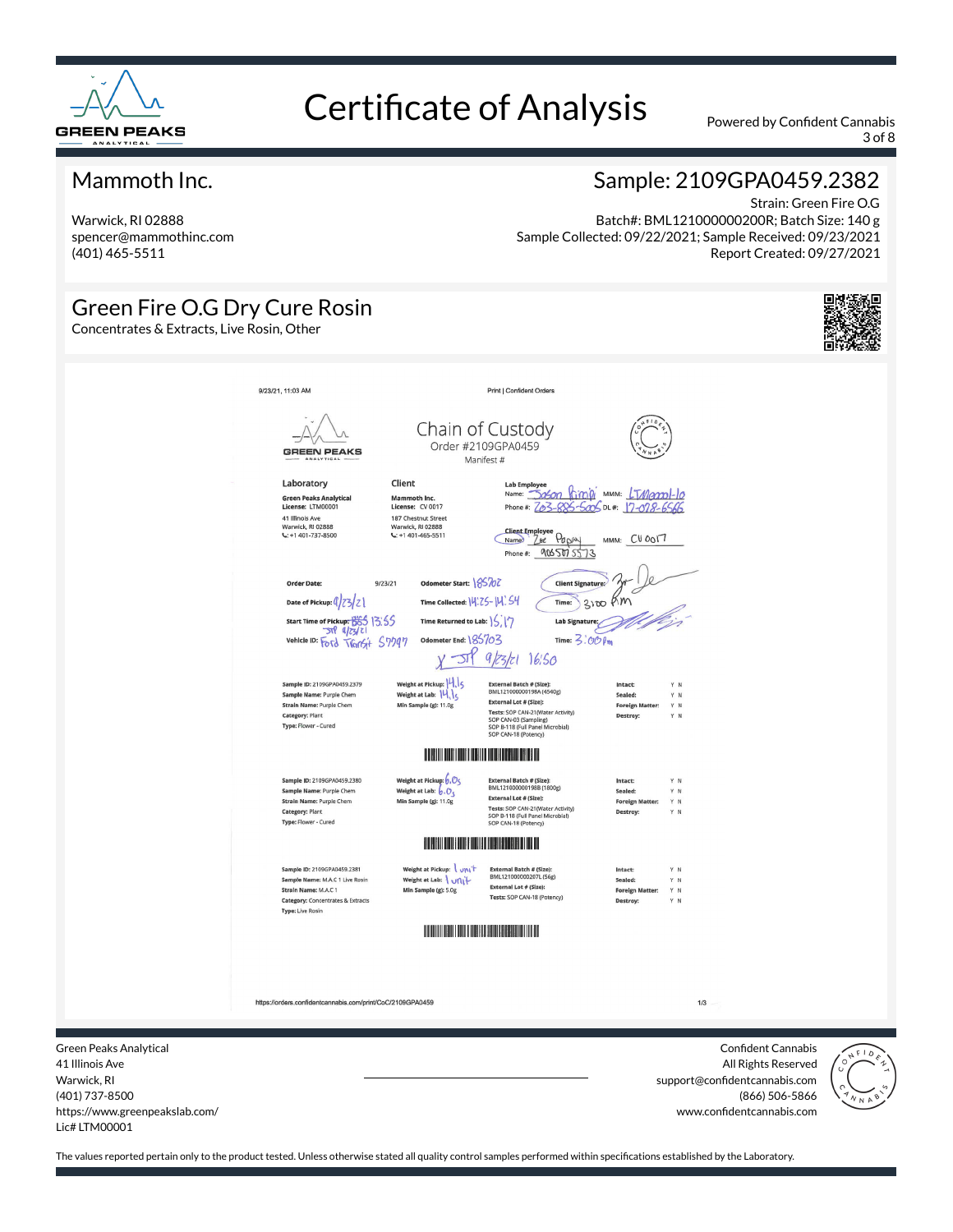

4 of 8

#### Mammoth Inc.

Warwick, RI 02888 spencer@mammothinc.com (401) 465-5511

Green Fire O.G Dry Cure Rosin

Concentrates & Extracts, Live Rosin, Other

#### Sample: 2109GPA0459.2382

Strain: Green Fire O.G Batch#: BML121000000200R; Batch Size: 140 g Sample Collected: 09/22/2021; Sample Received: 09/23/2021 Report Created: 09/27/2021

| 9/23/21, 11:03 AM |                                                                                                                                                                                               |                                                                                                                         | <b>Print   Confident Orders</b>                                                                                                                                                       |                                                          |                          |     |
|-------------------|-----------------------------------------------------------------------------------------------------------------------------------------------------------------------------------------------|-------------------------------------------------------------------------------------------------------------------------|---------------------------------------------------------------------------------------------------------------------------------------------------------------------------------------|----------------------------------------------------------|--------------------------|-----|
|                   | Sample ID: 2109GPA0459.2382<br>Sample Name: Green Fire O.G Dry<br><b>Cure Rosin</b><br>Strain Name: Green Fire O.G<br><b>Category: Concentrates &amp; Extracts</b><br><b>Type: Live Rosin</b> | Weight at Pickup:   vhi <sup>1</sup><br>Weight at Lab: Unit<br>Min Sample (g): 5.0g                                     | <b>External Batch # (Size):</b><br>BML121000000200R (140g)<br><b>External Lot # (Size):</b><br>Tests: SOP CAN-18 (Potency)                                                            | Intact:<br>Sealed:<br><b>Foreign Matter:</b><br>Destroy: | YN<br>Y N<br>YN<br>Y N   |     |
|                   |                                                                                                                                                                                               | <b>THE REAL PROPERTY OF PERSON</b>                                                                                      |                                                                                                                                                                                       |                                                          |                          |     |
|                   | Sample ID: 2109GPA0459.2383<br>Sample Name: Pre-Nup<br><b>Strain Name: Pre-Nup</b><br><b>Category: Plant</b><br><b>Type: Preroll</b>                                                          | Weight at Pickup: 5 uhrt5<br>Weight at Lab: 5 Units<br>Min Sample (g): 11.0g                                            | <b>External Batch # (Size):</b><br>BML121000000196P (491g)<br>External Lot # (Size):<br>Tests: SOP CAN-21(Water Activity)<br>SOP B-118 (Full Panel Microbial)<br>SOP CAN-18 (Potency) | Intact:<br>Sealed:<br><b>Foreign Matter:</b><br>Destroy: | Y N<br>Y N<br>Y N<br>Y N |     |
|                   |                                                                                                                                                                                               | <b>BUILDING THE REAL PROPERTY OF A REAL PROPERTY OF A</b>                                                               |                                                                                                                                                                                       |                                                          |                          |     |
|                   | Sample ID: 2109GPA0459.2384<br>Sample Name: Green Fire O.G<br>Strain Name: Green Fire O.G<br><b>Category: Plant</b><br>Type: Flower - Cured                                                   | Weight at Pickup: $\frac{78.0}{5}$<br>Weight at Lab: $\frac{28.0}{5}$<br>Min Sample (g): 5.0g<br><b>Field DuPlicate</b> | <b>External Batch # (Size):</b><br>BML121000000200A (4540g)<br><b>External Lot # (Size):</b><br>Tests: SOP CAN-18 (Potency)                                                           | Intact:<br>Sealed:<br><b>Foreign Matter:</b><br>Destroy: | Y N<br>YN<br>Y N<br>YN   |     |
|                   |                                                                                                                                                                                               |                                                                                                                         |                                                                                                                                                                                       |                                                          |                          |     |
|                   | Sample ID: 2109GPA0459.2385<br>Sample Name: Green Fire O.G<br>Strain Name: Green Fire O.G<br><b>Category: Plant</b><br>Type: Flower - Cured                                                   | Weight at Pickup: $\binom{3}{1}$<br>Weight at Lab: 3, 5<br>Min Sample (g): 5.0g                                         | <b>External Batch # (Size):</b><br>BML121000000200B (4275g)<br><b>External Lot # (Size):</b><br>Tests: SOP CAN-18 (Potency)                                                           | Intact:<br>Sealed:<br><b>Foreign Matter:</b><br>Destroy: | YN<br>Y N<br>Y N<br>Y N  |     |
|                   |                                                                                                                                                                                               | <b>HERE IS NO BEEN DISPLACED IN THE</b>                                                                                 |                                                                                                                                                                                       |                                                          |                          |     |
|                   | <b>Tests Ordered</b>                                                                                                                                                                          | Quantity                                                                                                                | <b>Unit Price</b>                                                                                                                                                                     |                                                          | <b>Total Price</b>       |     |
|                   | SOP CAN-18 (Potency)                                                                                                                                                                          | $\overline{7}$                                                                                                          | \$65.00                                                                                                                                                                               |                                                          | \$455.00                 |     |
|                   | SOP B-118 (Full Panel Microbial)                                                                                                                                                              | 3<br>$\mathbf{1}$                                                                                                       | \$200.00                                                                                                                                                                              |                                                          | \$600.00                 |     |
|                   | SOP CAN-03 (Sampling)<br>SOP CAN-21(Water Activity)                                                                                                                                           | 3                                                                                                                       | \$150.00<br>\$20.00                                                                                                                                                                   |                                                          | \$150.00<br>\$60.00      |     |
|                   | <b>Pick Up Charge</b>                                                                                                                                                                         | $\mathbf{1}$                                                                                                            | [Refer to Lab Quote]                                                                                                                                                                  |                                                          | [Refer to Lab Quote]     |     |
|                   |                                                                                                                                                                                               |                                                                                                                         |                                                                                                                                                                                       | <b>SUBTOTAL:</b>                                         | \$1,265.00               |     |
|                   |                                                                                                                                                                                               |                                                                                                                         |                                                                                                                                                                                       | TAX (0.000%):                                            | \$0.00                   |     |
|                   |                                                                                                                                                                                               |                                                                                                                         |                                                                                                                                                                                       | <b>TOTAL:</b>                                            | \$1,265.00               |     |
|                   | Disclaimer: Laboratories may be required to provide route maps, turnaround time, photo of sample, and other conditions separately.                                                            |                                                                                                                         |                                                                                                                                                                                       |                                                          |                          |     |
|                   | Confident Cannabis (CC Software LLC) does not represent or warrant the validity or completeness of this Chain of Custody form. Confident                                                      |                                                                                                                         |                                                                                                                                                                                       |                                                          |                          |     |
|                   | https://orders.confidentcannabis.com/print/CoC/2109GPA0459                                                                                                                                    |                                                                                                                         |                                                                                                                                                                                       |                                                          |                          | 2/3 |

Green Peaks Analytical 41 Illinois Ave Warwick, RI (401) 737-8500 https://www.greenpeakslab.com/ Lic# LTM00001

Confident Cannabis All Rights Reserved support@confidentcannabis.com (866) 506-5866 www.confidentcannabis.com

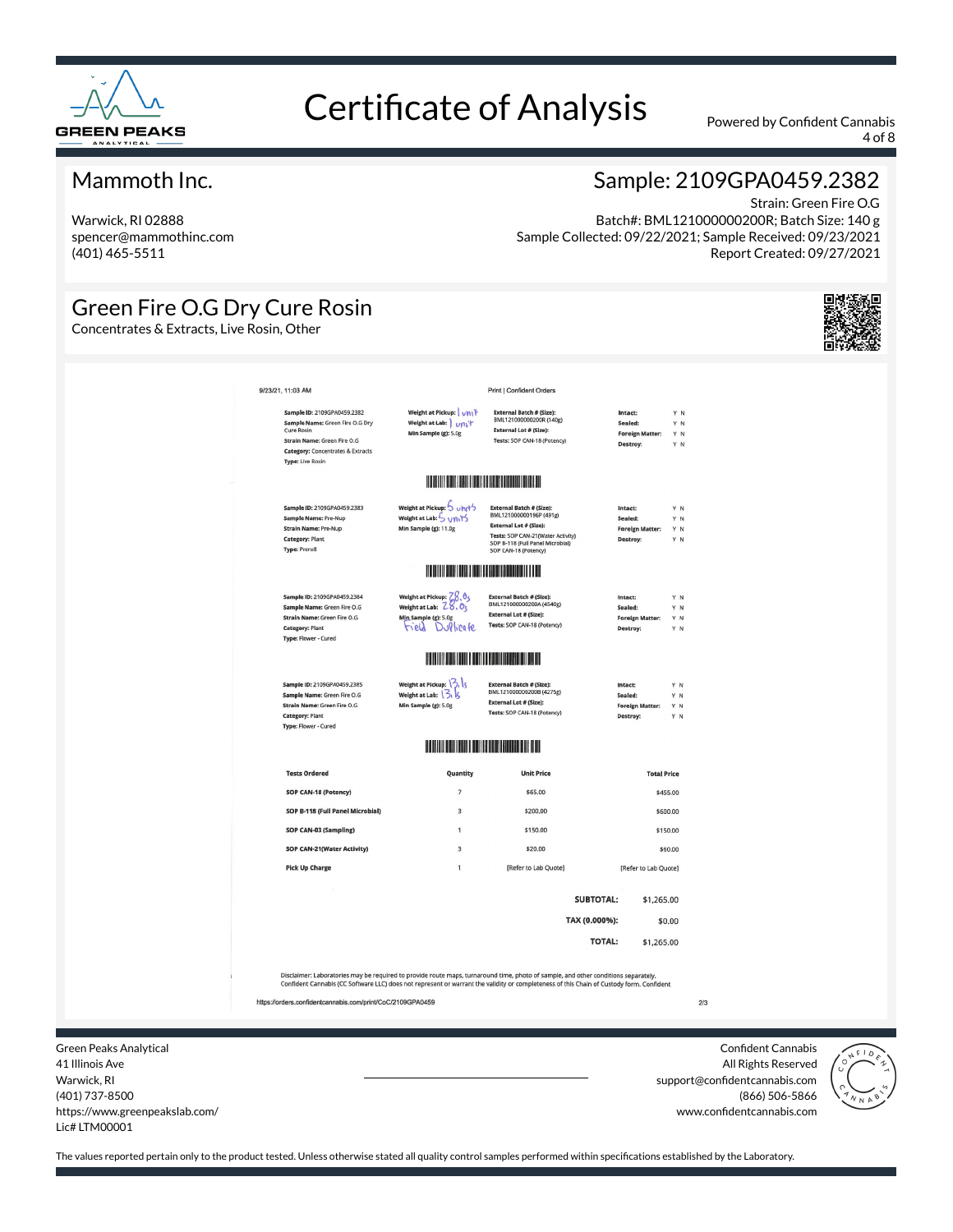

5 of 8

#### Mammoth Inc.

Warwick, RI 02888 spencer@mammothinc.com (401) 465-5511

#### Sample: 2109GPA0459.2382

Strain: Green Fire O.G Batch#: BML121000000200R; Batch Size: 140 g Sample Collected: 09/22/2021; Sample Received: 09/23/2021 Report Created: 09/27/2021

#### Green Fire O.G Dry Cure Rosin

Concentrates & Extracts, Live Rosin, Other



|                 | 9/23/21, 11:03 AM                                                                                                                                                                                                                 |  | Print   Confident Orders |     |                    |              |
|-----------------|-----------------------------------------------------------------------------------------------------------------------------------------------------------------------------------------------------------------------------------|--|--------------------------|-----|--------------------|--------------|
|                 | Cannabis is not providing any party listed on this Chain of Custody form with legal advice. Your use of this form is at your own risk. Confident<br>Cannabis does not assume any liability for providing you with the use of this |  |                          |     |                    |              |
|                 | Additional Notes: \$ All Samples collected and stored at ambient temp.                                                                                                                                                            |  |                          |     |                    |              |
|                 |                                                                                                                                                                                                                                   |  |                          |     |                    |              |
|                 |                                                                                                                                                                                                                                   |  |                          |     |                    |              |
|                 |                                                                                                                                                                                                                                   |  |                          |     |                    |              |
|                 |                                                                                                                                                                                                                                   |  |                          |     |                    |              |
|                 |                                                                                                                                                                                                                                   |  |                          |     |                    |              |
|                 |                                                                                                                                                                                                                                   |  |                          |     |                    |              |
|                 |                                                                                                                                                                                                                                   |  |                          |     |                    |              |
|                 |                                                                                                                                                                                                                                   |  |                          |     |                    |              |
|                 |                                                                                                                                                                                                                                   |  |                          |     |                    |              |
|                 |                                                                                                                                                                                                                                   |  |                          |     |                    |              |
|                 |                                                                                                                                                                                                                                   |  |                          |     |                    |              |
|                 |                                                                                                                                                                                                                                   |  |                          |     |                    |              |
|                 |                                                                                                                                                                                                                                   |  |                          |     |                    |              |
|                 |                                                                                                                                                                                                                                   |  |                          |     |                    |              |
|                 |                                                                                                                                                                                                                                   |  |                          |     |                    |              |
|                 |                                                                                                                                                                                                                                   |  |                          |     |                    |              |
|                 |                                                                                                                                                                                                                                   |  |                          |     |                    |              |
|                 |                                                                                                                                                                                                                                   |  |                          |     |                    |              |
|                 |                                                                                                                                                                                                                                   |  |                          |     |                    |              |
|                 |                                                                                                                                                                                                                                   |  |                          |     |                    |              |
|                 |                                                                                                                                                                                                                                   |  |                          |     |                    |              |
|                 |                                                                                                                                                                                                                                   |  |                          |     |                    |              |
|                 |                                                                                                                                                                                                                                   |  |                          |     |                    |              |
|                 |                                                                                                                                                                                                                                   |  |                          |     |                    |              |
|                 |                                                                                                                                                                                                                                   |  |                          |     |                    |              |
|                 | https://orders.confidentcannabis.com/print/CoC/2109GPA0459                                                                                                                                                                        |  |                          | 3/3 |                    |              |
|                 |                                                                                                                                                                                                                                   |  |                          |     |                    |              |
| eaks Analytical |                                                                                                                                                                                                                                   |  |                          |     | Confident Cannabis |              |
|                 |                                                                                                                                                                                                                                   |  |                          |     |                    | $\sqrt{F10}$ |

Green P 41 Illinois Ave Warwick, RI (401) 737-8500 https://www.greenpeakslab.com/ Lic# LTM00001

All Rights Reserved support@confidentcannabis.com (866) 506-5866 www.confidentcannabis.com

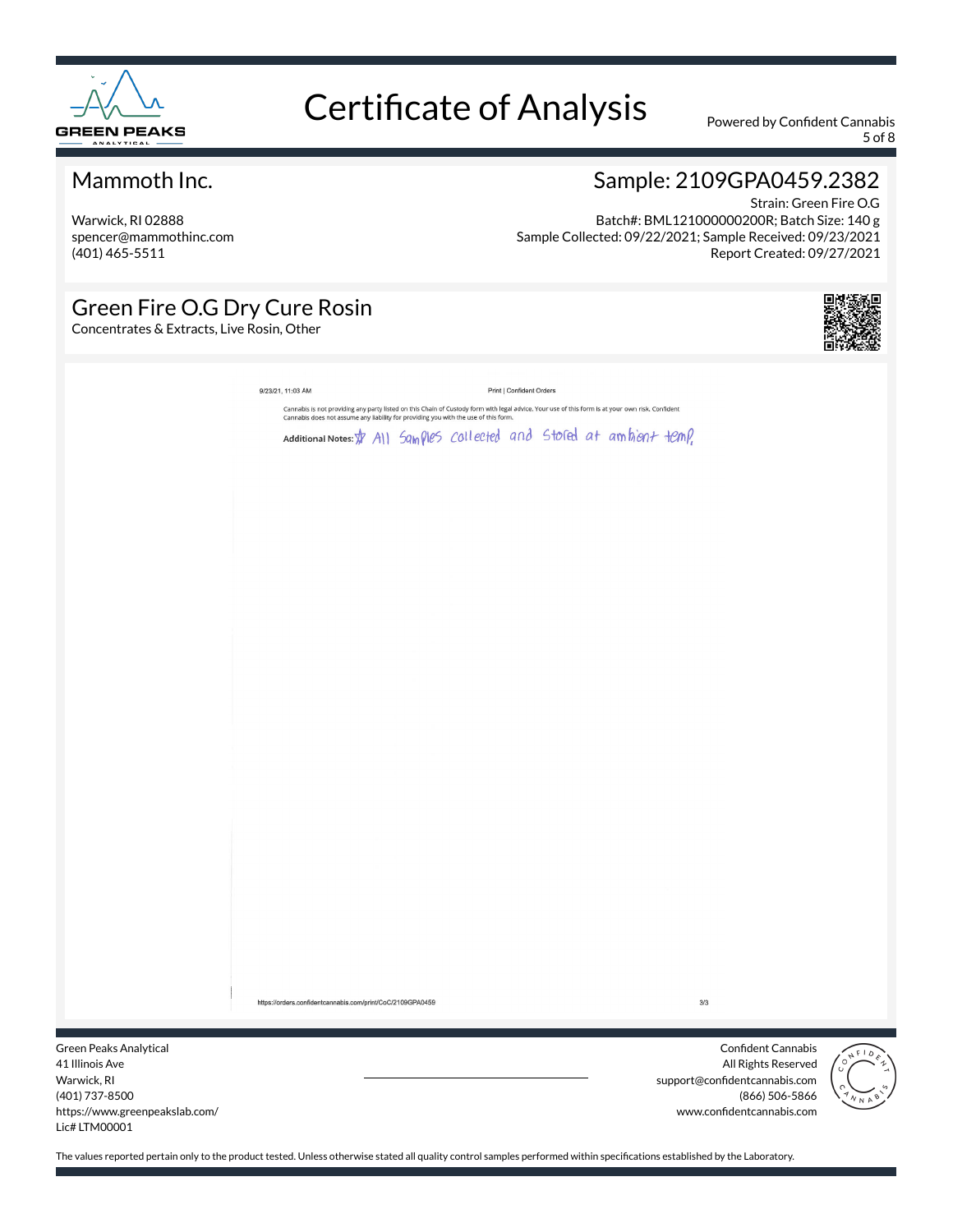

6 of 8

#### Mammoth Inc.

Warwick, RI 02888 spencer@mammothinc.com (401) 465-5511

#### Sample: 2109GPA0459.2382

Strain: Green Fire O.G Batch#: BML121000000200R; Batch Size: 140 g Sample Collected: 09/22/2021; Sample Received: 09/23/2021 Report Created: 09/27/2021

#### Green Fire O.G Dry Cure Rosin

Concentrates & Extracts, Live Rosin, Other

### Quality Control Data

| <b>Analytical Batch ID</b> | QC Sample ID | <b>Assay Name</b> | <b>QC Category Name</b> |
|----------------------------|--------------|-------------------|-------------------------|
| 09242021-1                 | 09242021-B-1 | Cannabinoids      | Blank                   |
| <b>QC Notes</b>            |              |                   |                         |
| None                       |              |                   |                         |
| <b>BLANKS</b>              |              |                   |                         |
|                            |              |                   | Pass/Fail               |
| <b>REAGENT BLANK</b>       |              |                   | PASS                    |
| <b>CCAL BLANK1</b>         |              |                   | PASS                    |
| <b>CCAL BLANK 2</b>        |              |                   | PASS                    |
| <b>CCAL BLANK 3</b>        |              |                   | PASS                    |

Green Peaks Analytical 41 Illinois Ave Warwick, RI (401) 737-8500 https://www.greenpeakslab.com/ Lic# LTM00001

Confident Cannabis All Rights Reserved support@confidentcannabis.com (866) 506-5866 www.confidentcannabis.com

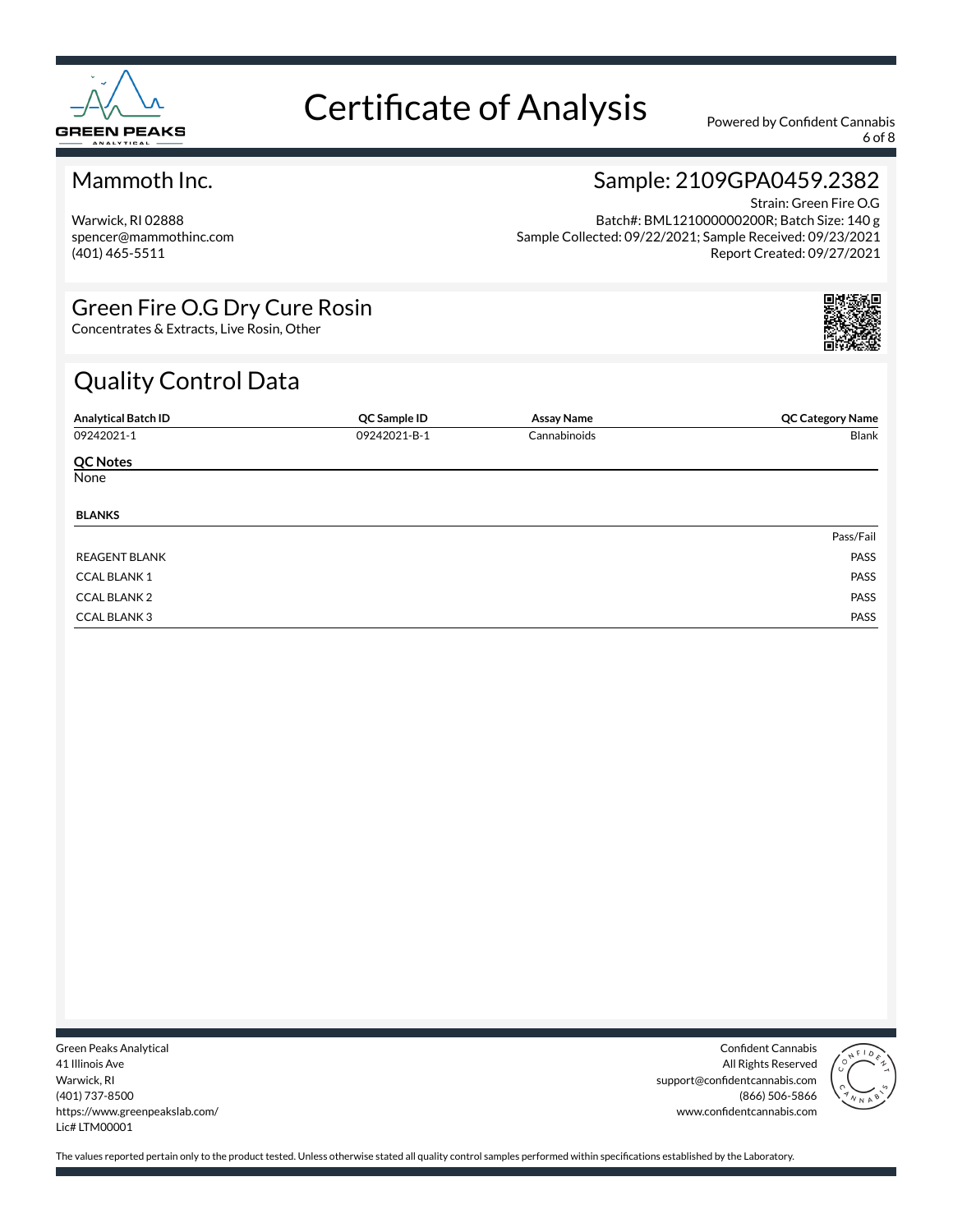

7 of 8

#### Mammoth Inc.

Warwick, RI 02888 spencer@mammothinc.com (401) 465-5511

#### Sample: 2109GPA0459.2382

Strain: Green Fire O.G Batch#: BML121000000200R; Batch Size: 140 g Sample Collected: 09/22/2021; Sample Received: 09/23/2021 Report Created: 09/27/2021

#### Green Fire O.G Dry Cure Rosin

Concentrates & Extracts, Live Rosin, Other

### Quality Control Data

| <b>Analytical Batch ID</b> | QC Sample ID | Assay Name   | <b>QC Category Name</b> |
|----------------------------|--------------|--------------|-------------------------|
| 09242021-1                 | 09242021-D-1 | Cannabinoids | Sample Duplicate        |
| <b>QC Notes</b>            |              |              |                         |
| None                       |              |              |                         |
| <b>DUPLICATES</b>          |              |              |                         |
|                            |              |              | PASS/FAIL               |
| <b>Field Duplicate</b>     |              |              | PASS                    |
| Sample Duplicate           |              |              | PASS                    |
| <b>Field Duplicate</b>     |              |              | PASS                    |

Green Peaks Analytical 41 Illinois Ave Warwick, RI (401) 737-8500 https://www.greenpeakslab.com/ Lic# LTM00001

Confident Cannabis All Rights Reserved support@confidentcannabis.com (866) 506-5866 www.confidentcannabis.com